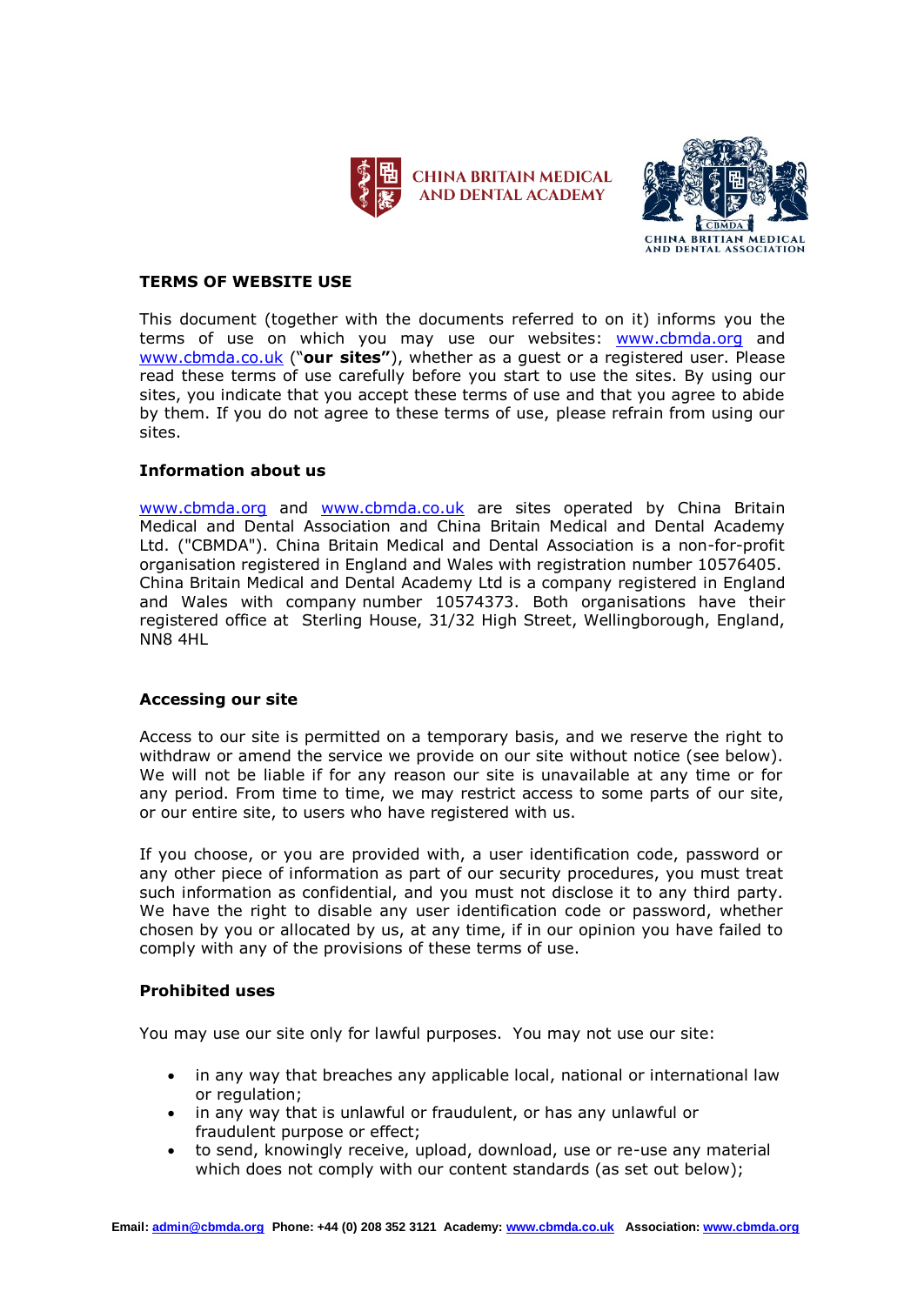- to transmit, or procure the sending of, any unsolicited or unauthorised advertising or promotional material or any other form of similar solicitation (spam); or
- to knowingly transmit any data, send or upload any material that contains viruses, Trojan horses, worms, time-bombs, keystroke loggers, spyware, adware or any other harmful programs or similar computer code designed to adversely affect the operation of any computer software or hardware.

You also agree:

- not to reproduce, duplicate, copy or re-sell any part of our site; and
- not to access without authority, interfere with, damage or disrupt any part of our site, any equipment or network on which our site is stored, any software used in the provision of our site, or any equipment or network or software owned or used by any third party.

## **Interactive services**

We may from time to time provide interactive services on our site, including, without limitation: bulletin boards; news groups; forums; communities; and/or other message or communication facilities designed to enable you to communicate with the public at large or a group (the "**interactive services"**).

Where we do provide any interactive service, we will provide clear information to you about the kind of service offered, if it is moderated and what form of moderation is used (including whether it is human or technical). However, we are under no obligation to oversee, monitor or moderate any interactive service we provide on our site, and we expressly exclude our liability for any loss or damage arising from the use of any interactive service by a user in contravention of our content standards, whether the service is moderated or not.

Where we do moderate an interactive service, we will normally provide you with a means of contacting the moderator, should a concern or difficulty arise.

## **Content standards**

These content standards apply to any and all material which you contribute to our site (**contributions**), and to any interactive services associated with it. You must comply with the spirit of the following standards as well as the letter. The standards apply to each part of any contribution as well as to its whole.

Contributions must:

- be accurate (where they state facts);
- be genuinely held (where they state opinions); and
- comply with applicable law in the UK and in any country from which they are posted.

Contributions must not:

- contain any material which is defamatory of any person, obscene, offensive, hateful or inflammatory;
- promote discrimination based on race, sex, religion, nationality, disability, sexual orientation or age;
- advocate, promote or assist any illegal activity;
- infringe any copyright, database right or trade mark of any other person;
- be likely to deceive any person;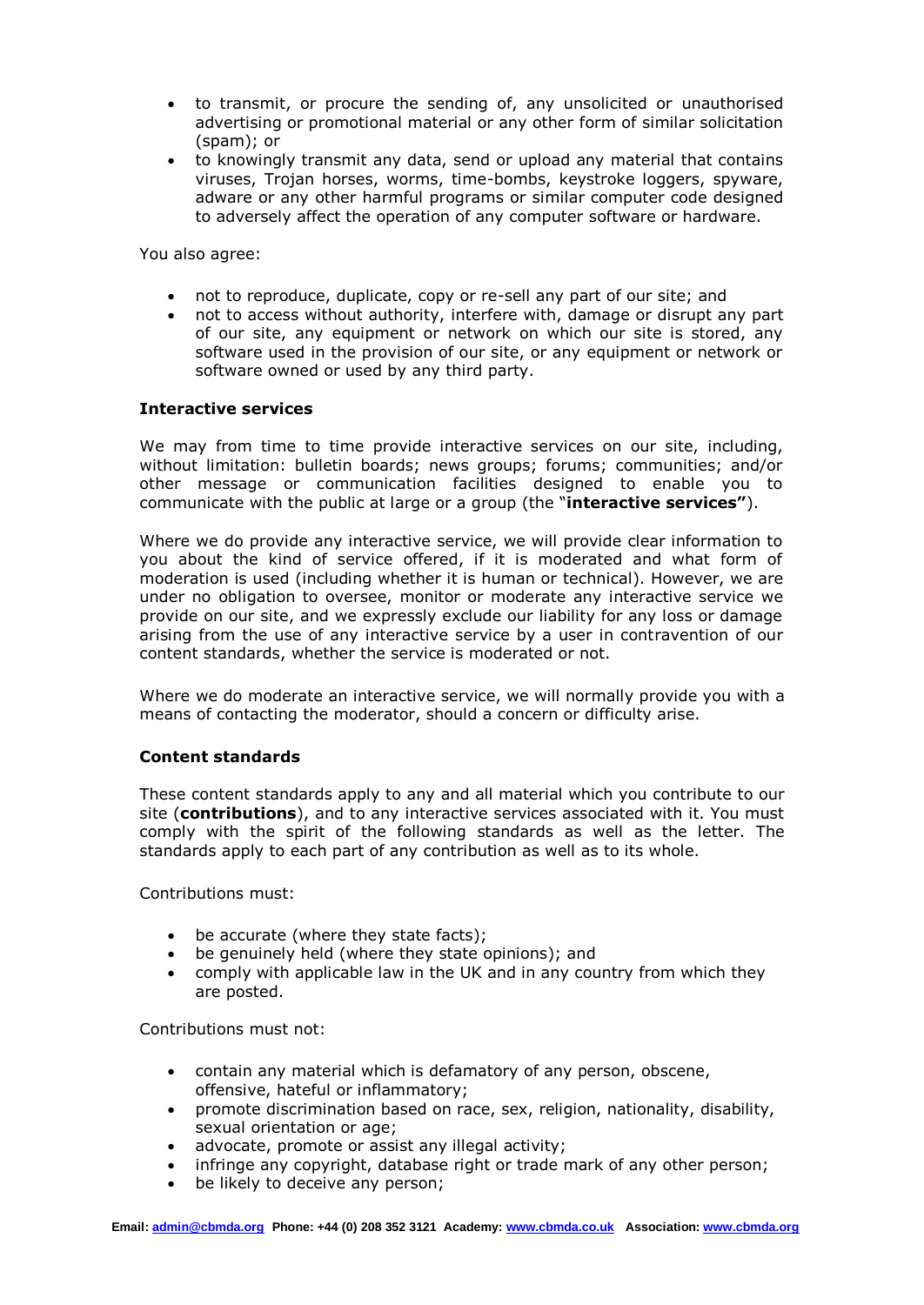- be made in breach of any legal duty owed to a third party, such as a contractual duty or a duty of confidence;
- be threatening, abusive or invade another's privacy, or be likely to cause annoyance, harassment, embarrassment or alarm to any other person;
- give the impression that they emanate from us, if this is not the case.

# **Intellectual property rights**

We are the owner or the licensee of all intellectual property rights in our site, and in the material published on it. Those works are protected by copyright laws and treaties around the world. All such rights are reserved.

You may print off one copy, and may download extracts, of any page(s) from our site for your personal reference and you may draw the attention of others within your organisation to material posted on our site. You must not modify the paper or digital copies of any materials you have printed off or downloaded in any way, and you must not use any illustrations, photographs, video or audio sequences or any graphics separately from any accompanying text. You must acknowledge us (and that of any identified contributors) as the authors of material on any extracts or pages downloaded.

You must not use any part of the materials on our site for commercial purposes without obtaining a licence to do so from us or our licensors.

If you print off, copy or download any part of our site in breach of these terms of use, your right to use our site will cease immediately and you must, at our option, return or destroy any copies of the materials you have made.

## **Reliance on information posted**

Commentary and other materials posted on our site are not intended to amount to advice on which reliance should be placed. We therefore disclaim all liability and responsibility arising from any reliance placed on such materials by any visitor to our site, or by anyone who may be informed of any of its contents.

## **Our site changes regularly**

We aim to update our site regularly, and may change the content at any time. If the need arises, we may suspend access to our site, or close it indefinitely. Any of the material on our site may be out of date at any given time, and we are under no obligation to update such material.

## **Our liability**

The material displayed on our site is provided without any guarantees, conditions or warranties as to its accuracy or completeness. To the extent permitted by law, we, other members of our group of companies and third parties connected to us hereby expressly exclude:

- all conditions, warranties and other terms which might otherwise be implied by statute, common law or the law of equity; and
- all liability for any direct, indirect or consequential loss or damage incurred by any user in connection with our site or in connection with the use, inability to use, or results of the use of our site, any websites linked to it and any materials posted on it, including, without limitation any liability for: loss of income or revenue; loss of business; loss of profits or contracts; loss of anticipated savings; loss of data; loss of goodwill; wasted management or office time; and for any other loss or damage of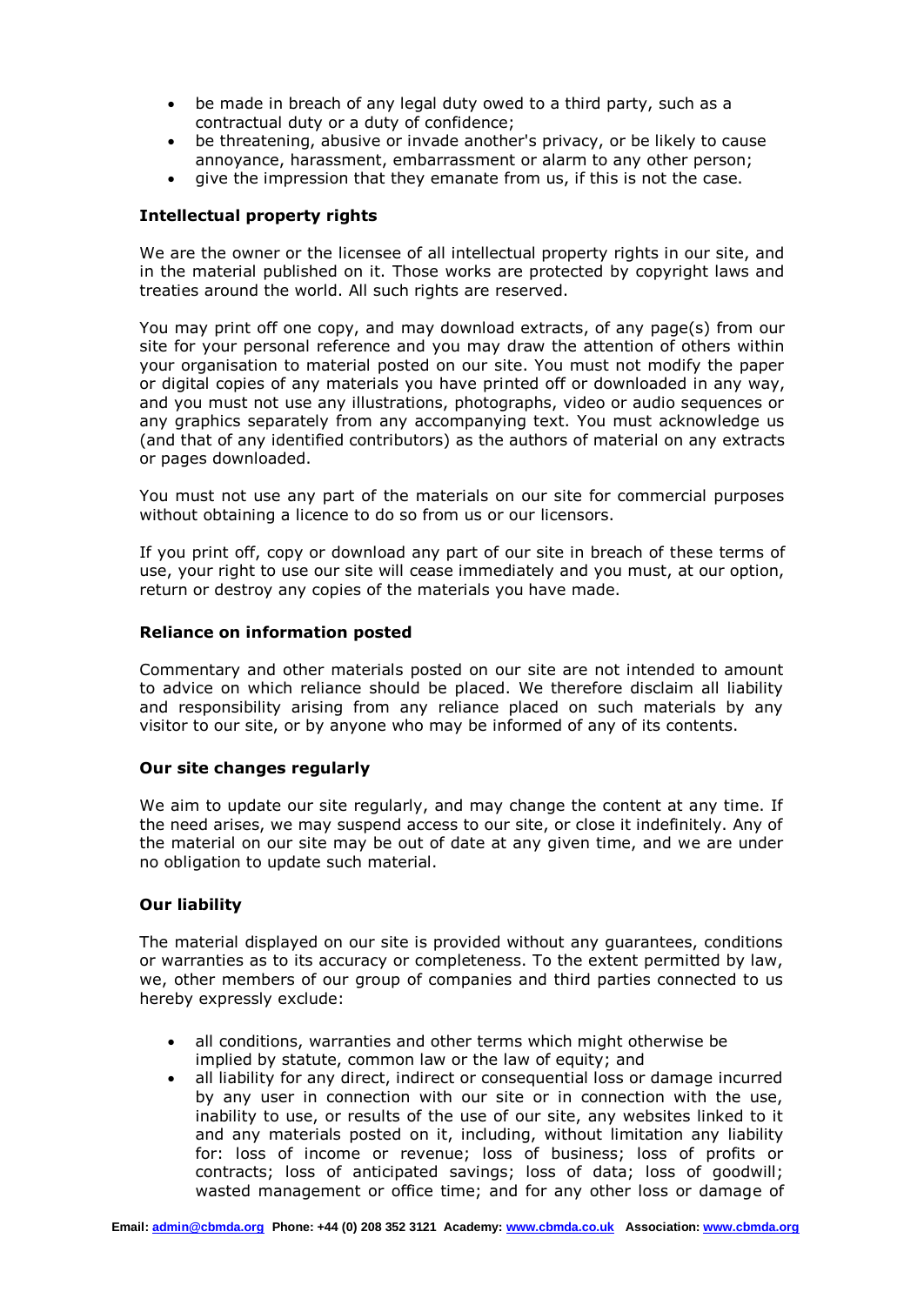any kind, however arising and whether caused by tort (including negligence), breach of contract or otherwise, even if foreseeable.

This does not affect our liability for death or personal injury arising from our negligence, nor our liability for fraudulent misrepresentation, nor any other liability which cannot be excluded or limited under applicable law.

#### **Information about you and your visits to our site**

We process information about you in accordance with our privacy policy. By using our site, you consent to such processing and you warrant that all data provided by you is accurate.

### **Transactions concluded through our site**

Contracts for the supply of goods, services or information formed through our site or as a result of visits made by you are governed by our terms and conditions of supply unless otherwise stated by us.

### **Uploading material to our site**

Whenever you make use of a feature that allows you to upload material to our site, or to make contact with other users of our site, you must comply with the content standards set out above. You warrant that any such contribution does comply with those standards, and you indemnify us for any breach of that warranty.

Any material you upload to our site will be considered non-confidential and nonproprietary, and we have the right to use, copy, distribute and disclose to third parties any such material for any purpose. We also have the right to disclose your identity to any third party who is claiming that any material posted or uploaded by you to our site constitutes a violation of their intellectual property rights, or of their right to privacy.

We will not be responsible, or liable to any third party, for the content or accuracy of any materials posted by you or any other user of our site.

We have the right to remove any material or posting you make on our site if, in our opinion, such material does not comply with the content standards set out above.

### **Viruses, Hacking and other offences**

You must not misuse our site by knowingly introducing viruses, trojans, worms, logic bombs or other material which is malicious or technologically harmful. You must not attempt to gain unauthorised access to our site, the server on which our site is stored or any server, computer or database connected to our site. You must not attack our site via a denial-of-service attack or a distributed denial-of service attack.

By breaching this provision, you would commit a criminal offence under the Computer Misuse Act 1990. We will report any such breach to the relevant law enforcement authorities and we will co-operate with those authorities by disclosing your identity to them. In the event of such a breach, your right to use our site will cease immediately.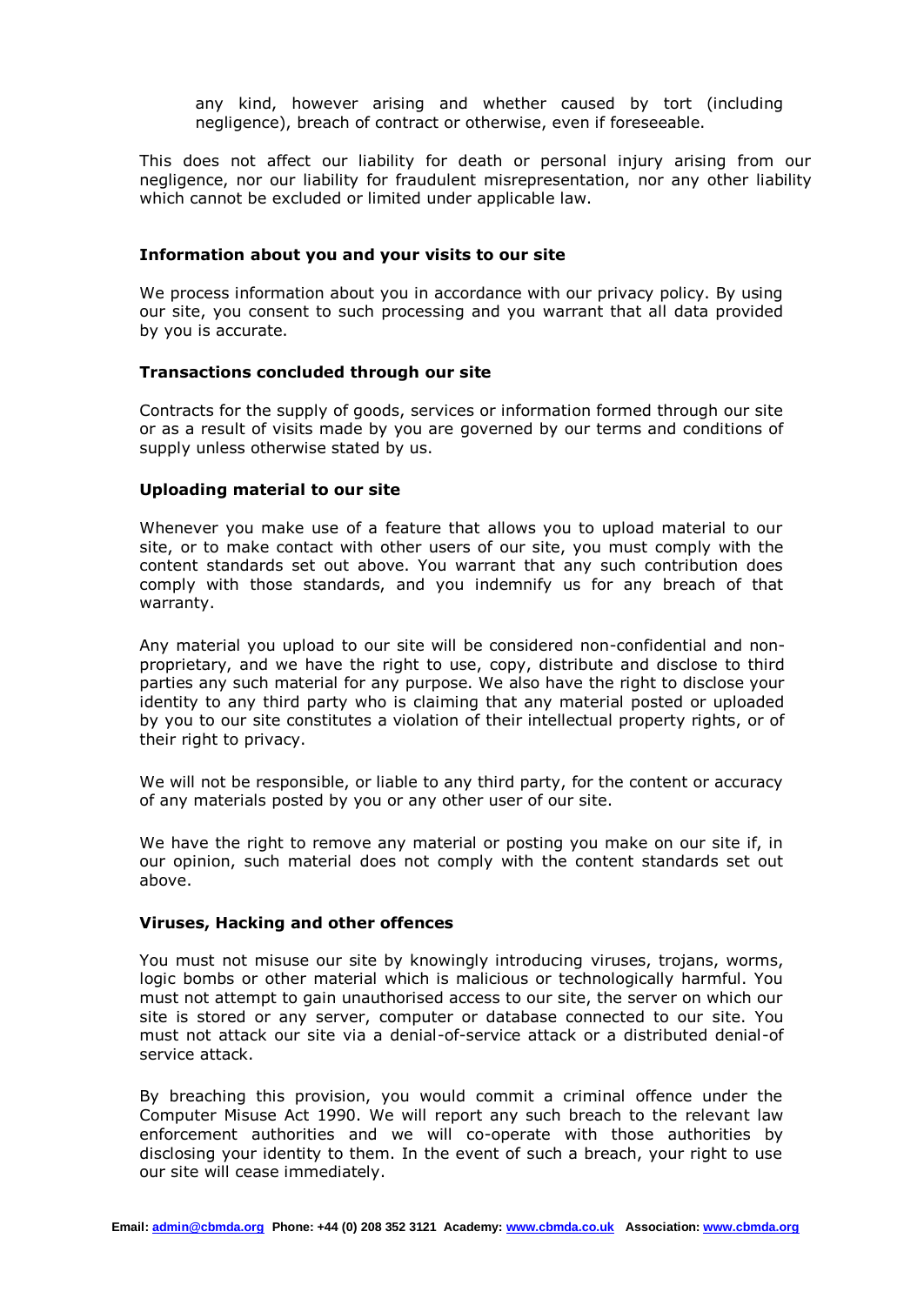We will not be liable for any loss or damage caused by a distributed denial-ofservice attack, viruses or other technologically harmful material that may infect your computer equipment, computer programs, data or other proprietary material due to your use of our site or to your downloading of any material posted on it, or on any website linked to it.

### **Linking to our site**

You may link to our home page or other pages in our site, provided you do so in a way that is fair and legal and does not damage our reputation or take advantage of it, but you must not establish a link in such a way as to suggest any form of association, approval or endorsement on our part where none exists. Our site must not be framed on any other site.

You must not establish a link from any website that is not owned by you or your employer.

We reserve the right to withdraw linking permission without notice. The website from which you are linking must comply in all respects with the content standards set out above.

### **Links from our site**

Where our site contains links to other sites and resources provided by third parties, these links are provided for your information only. We have no control over the contents of those sites or resources, and accept no responsibility for them or for any loss or damage that may arise from your use of them.

### **Jurisdiction and applicable law**

The English courts will have exclusive jurisdiction over any claim arising from, or related to, a visit to our site although we retain the right to bring proceedings against you for breach of these conditions in your country of residence or any other relevant country.

These terms of use and any dispute or claim arising out of or in connection with them or their subject matter or formation (including non-contractual disputes or claims) shall be governed by and construed in accordance with the law of England and Wales.

#### **Trade marks**

The following trade marks are trade marks of CBMDA and properties of companies registered in the UK and/or in other countries around the world:





**CBMDA reserves all registered and unregistered rights in these marks.**

#### **Variations**